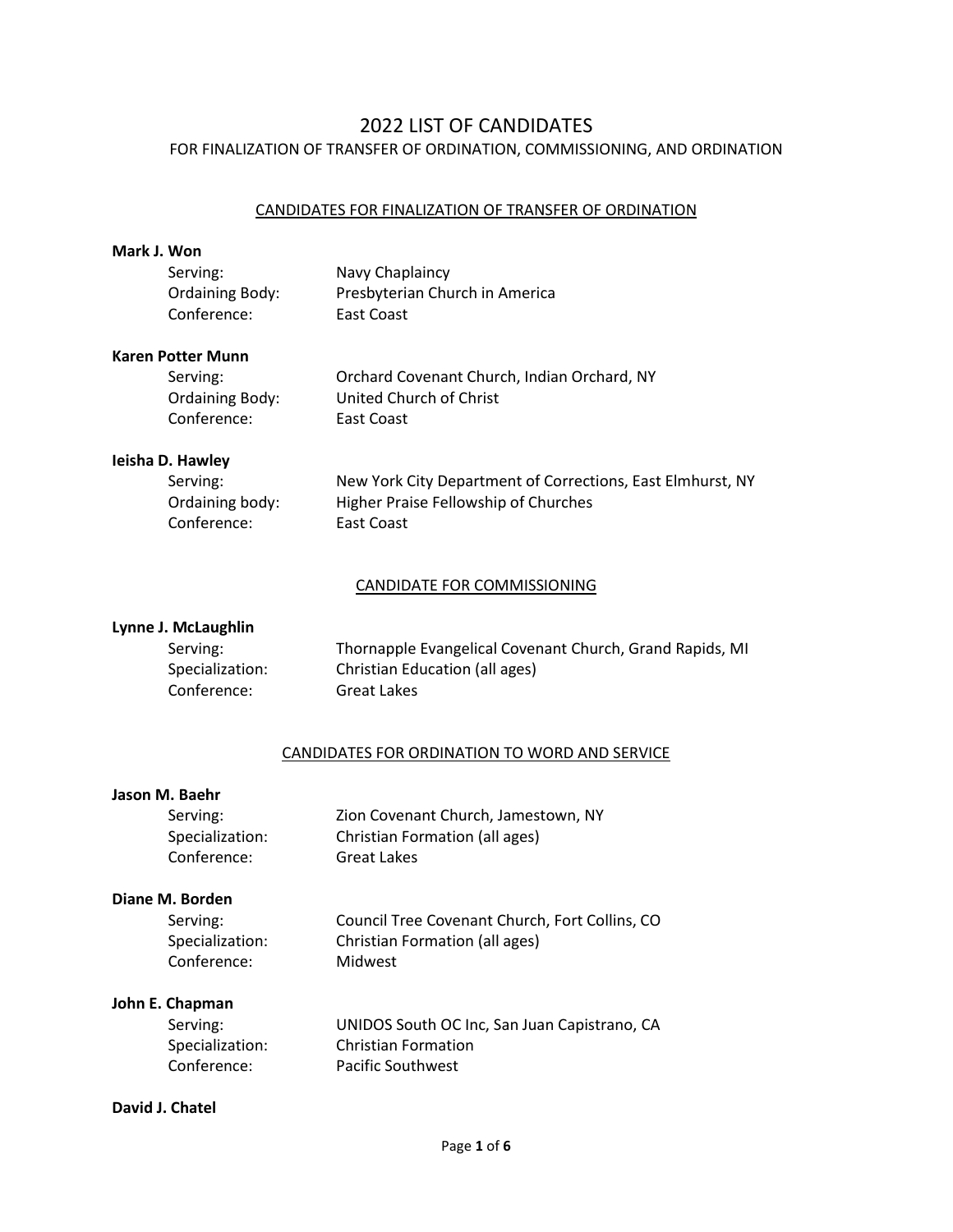| Serving:                   | Crossroads Community Church, South Lynon, MI            |
|----------------------------|---------------------------------------------------------|
| Specialization:            | Counseling                                              |
| Conference:                | <b>Great Lakes</b>                                      |
| Tanya C. Constanza         |                                                         |
| Serving:                   | Central Conference, Chicago, IL                         |
| Specialization:            | Administration/Leadership                               |
| Conference:                | Central                                                 |
|                            |                                                         |
| Nancy A. De Jong           |                                                         |
| Serving:                   | Pine Lake Covenant Church, Sammamish, WA                |
| Specialization:            | Leadership                                              |
| Conference:                | <b>Pacific Northwest</b>                                |
| <b>Troy A. Nichols</b>     |                                                         |
| Serving:                   | Common Ground Covenant Church, Sacramento, CA           |
| Specialization:            | Administration/Leadership                               |
| Conference:                | <b>Pacific Southwest</b>                                |
|                            |                                                         |
| <b>Christine M. Olfelt</b> |                                                         |
| Serving:                   | Advocate Aurora Health Systems, Park Ridge, IL          |
| Specialization:            | Christian Formation (all ages)                          |
| Conference:                | Central                                                 |
| <b>Charles D. Potts</b>    |                                                         |
| Serving:                   | Valley Evangelical Covenant Church, Stillman Valley, IL |
| Specialization:            | Christian Formation (all ages)                          |
| Conference:                | Central                                                 |
|                            |                                                         |
| Grace H. Shim              |                                                         |
| Serving:                   | Serve Globally Mission Priority                         |
| Specialization:            | Counseling                                              |
| Conference:                | Serve Globally                                          |
| <b>Chanda L. Winkels</b>   |                                                         |
| Serving:                   | Alexandria Covnenat Church, Alexandria, MN              |
| Specialization:            | <b>Children and Family Ministries</b>                   |
| Conference:                | Northwest                                               |
|                            |                                                         |
| Cindy M. Wu                |                                                         |
| Serving:                   | Houston Welcomes Refugees, Houston, TX                  |
| Specialization:            | Mobilization                                            |
| Conference:                | Midsouth                                                |
|                            |                                                         |
|                            |                                                         |

# CANDIDATES FOR ORDINATION TO WORD AND SACRAMENT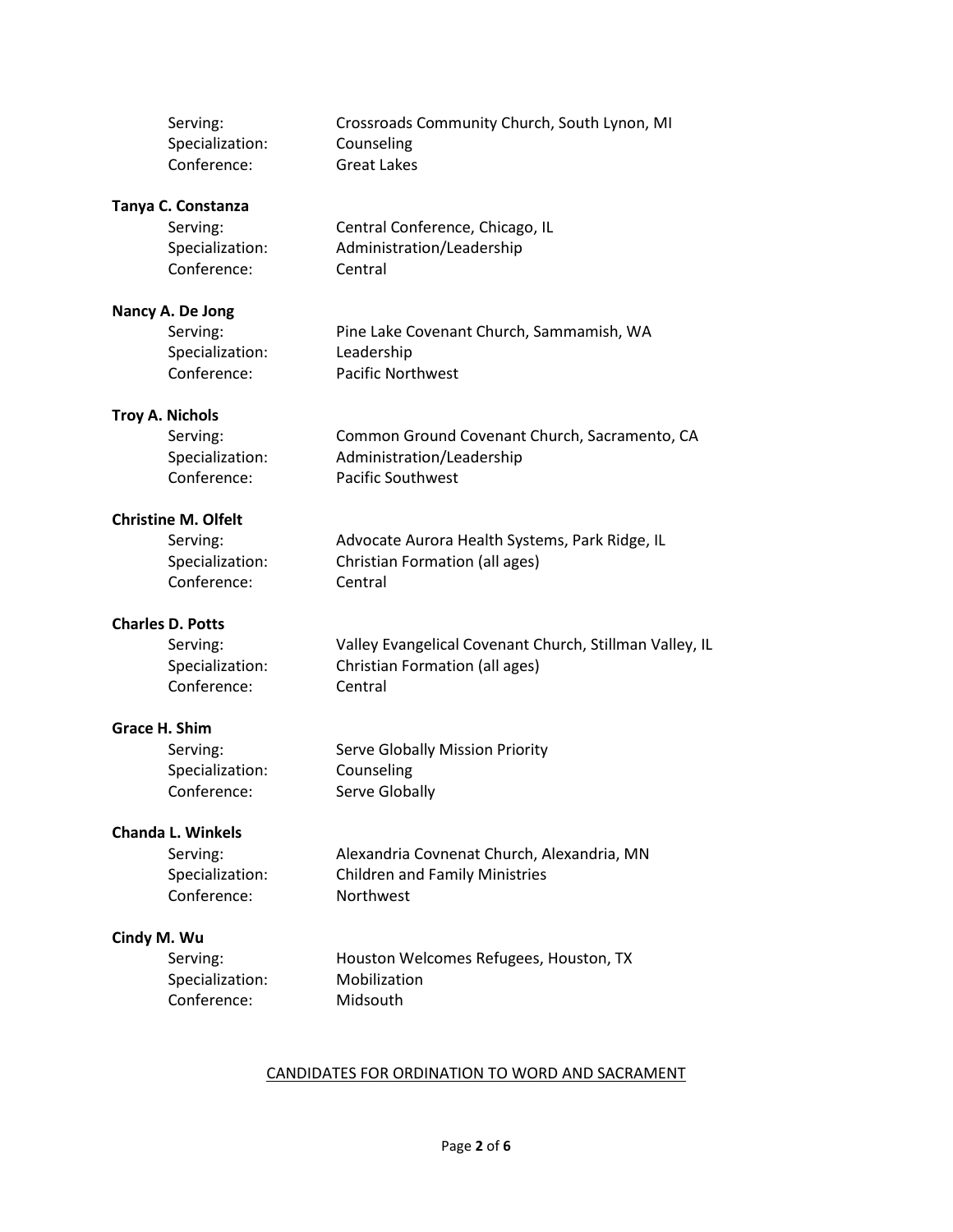| Nathan A. Alley            |                                                 |
|----------------------------|-------------------------------------------------|
| Serving:                   | Christ Community Covenant Church, Arvada, CO    |
| Conference:                | Midwest                                         |
| <b>Michael D. Baker</b>    |                                                 |
| Serving:                   | United Methodist Church, Arlington, MN          |
| Conference:                | Northwest                                       |
| <b>Robert A. Benavides</b> |                                                 |
| Serving:                   | New Community Covenant Church, Elkins, WV       |
| Conference:                | <b>Great Lakes</b>                              |
| <b>Marty R. Boeschling</b> |                                                 |
| Serving:                   | Community Covenant Church, Omaha, NE            |
| Conference:                | Midwest                                         |
| Josiah J. Cheng            |                                                 |
| Serving:                   | Naperville Evangelical Covenant Church          |
| Conference:                | Central                                         |
| Justin Hyoung Jun Choi     |                                                 |
| Serving:                   | Highrock Covenant Church, Arlington, MA         |
| Conference:                | <b>East Coast</b>                               |
| <b>Rose M. Cornelious</b>  |                                                 |
| Serving:                   | Dorcas Ministries, Cary, NC                     |
| Conference:                | Southeast                                       |
| Carla M. Cortez            |                                                 |
| Serving:                   | Oasis de Salvacion ECC, Arvada, CO              |
| Conference:                | Midwest                                         |
| <b>Oscar A. Cortez</b>     |                                                 |
| Serving:                   | Oasis de Salvacion ECC, Arvada, CO              |
| Conference:                | Midwest                                         |
| <b>Nathan J. Daniels</b>   |                                                 |
| Serving:                   | Cannon Beach Community Church, Cannon Beach, OR |
| Conference:                | <b>Pacific Southwest</b>                        |
| Kanyere F. Eaton           |                                                 |
| Serving:                   | Fellowship Covenant Church, Bronx, NY           |
| Conference:                | <b>East Coast</b>                               |
| <b>Tiffany A. Flanagan</b> |                                                 |
| Serving:                   | Harvest Ridge Covenant Church, Shawnee, KS      |
|                            |                                                 |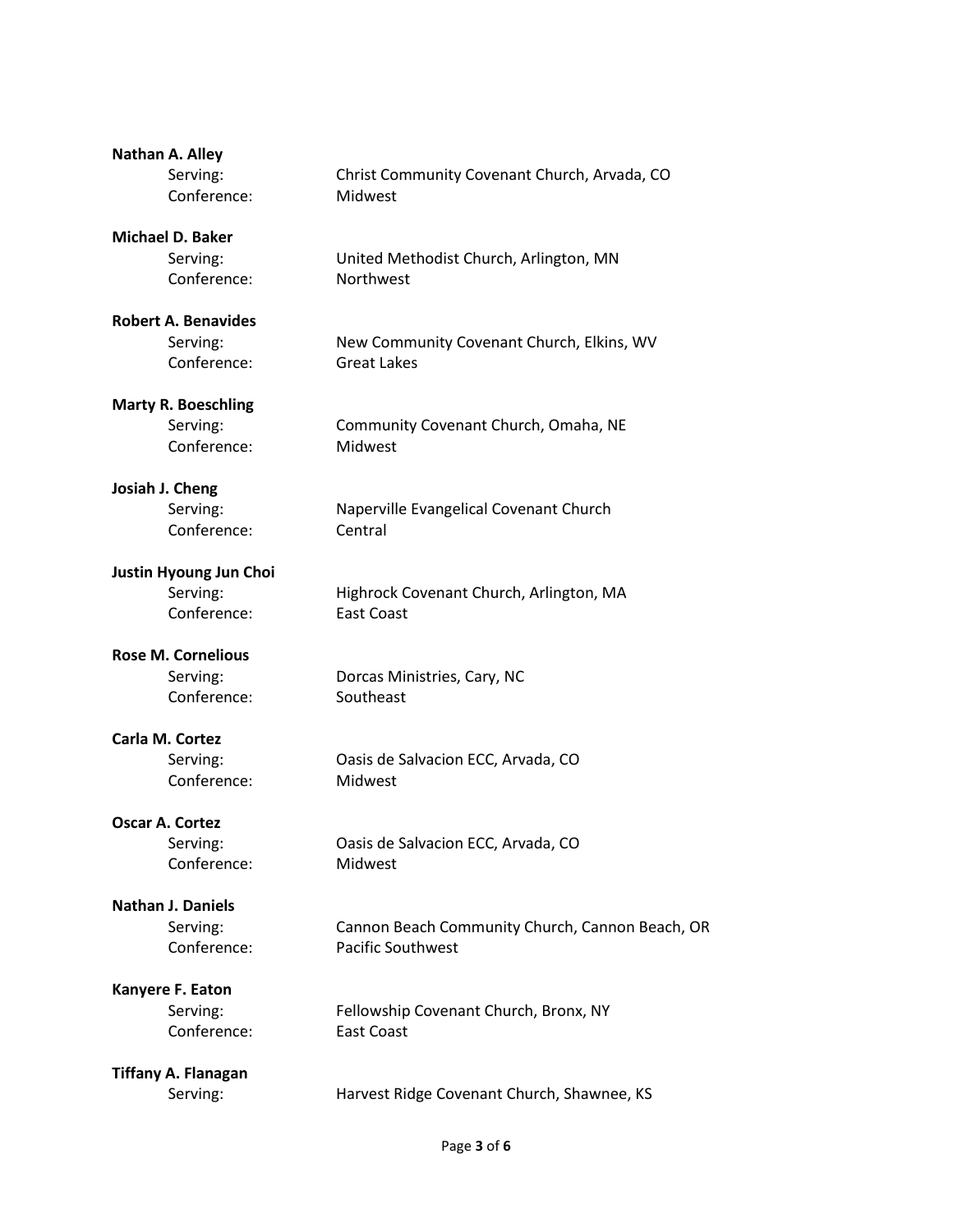| Conference:               | Midwest                                             |
|---------------------------|-----------------------------------------------------|
| J. Chad Glazener          |                                                     |
| Serving:                  | First Covenant Church, Portland, OR                 |
| Conference:               | <b>Pacific Northwest</b>                            |
| <b>Walter O. Gomez</b>    |                                                     |
| Serving:                  | Maranatha Covenant Church                           |
| Conference:               | <b>Pacific Southwest</b>                            |
| Michael D. Hill           |                                                     |
| Serving:                  | Marin Evangelical Covenant Church, San Rafael, CA   |
| Conference:               | <b>Pacific Southwest</b>                            |
| Ihn Joon Hur              |                                                     |
| Serving:                  | <b>Metro Community Church</b>                       |
| Conference:               | <b>East Coast</b>                                   |
| <b>Gregory D. Johnson</b> |                                                     |
| Serving:                  | InterVarsity Christian Fellowship, Providence, RI   |
| Conference:               | <b>East Coast</b>                                   |
| Sarah M. Keough           |                                                     |
| Serving:                  | UnityPoint Health - Meriter Hospital, Madison, Wi   |
| Conference:               | <b>East Coast</b>                                   |
| <b>Taylor J. Kim</b>      |                                                     |
| Serving:                  | San Diego Calvary Korean Church, San Diego, CA      |
| Conference:               | <b>Pacific Southwest</b>                            |
| Mark C. Knight            |                                                     |
| Serving:                  | Praise Covenand Church, Tacoma, WA                  |
| Conference:               | <b>Pacific Northwest</b>                            |
| Evan L. Kolding           |                                                     |
| Serving:                  | Lakeview Covenant Church, Duluth, MN                |
| Conference:               | Northwest                                           |
| Grace H. Lin              |                                                     |
| Serving:                  | Access Evangelical Covenant Church, Houston, TX     |
| Conference:               | Midsouth                                            |
| R. Scott Lisea            |                                                     |
| Serving:                  | Westmont College, Santa Barbara, CA                 |
| Conference:               | <b>Pacific Southwest</b>                            |
| <b>Nicole C. McClurg</b>  |                                                     |
| Serving:                  | Institute for Biblical Gender Equality, Munster, IN |
|                           |                                                     |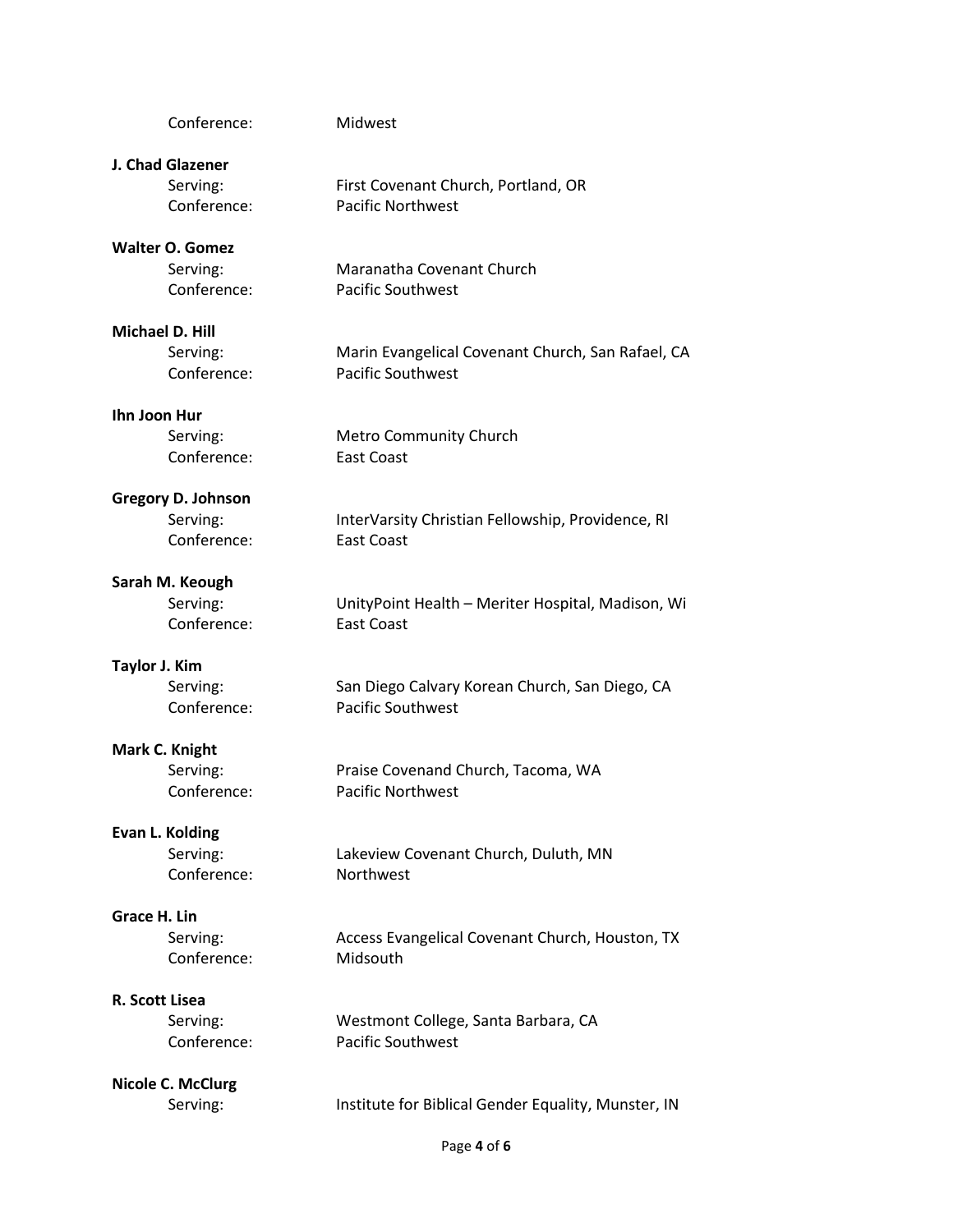| Conference:                   | Central                                                  |
|-------------------------------|----------------------------------------------------------|
| <b>William C. Miller</b>      |                                                          |
| Serving:                      | Redeemer Evangelical Covenant Church, Liverpool, NY      |
| Conference:                   | <b>Great Lakes</b>                                       |
| <b>Gregory M. Millings</b>    |                                                          |
| Serving:                      | New York Covenant Church, New Rochelle, NY               |
| Conference:                   | <b>East Coast</b>                                        |
| <b>Marie Bernadette Moore</b> |                                                          |
| Serving:                      | Bethel Bible Fellowship, Carrollton, TX                  |
| Conference:                   | Midsouth                                                 |
| <b>Kurt R.A. Morrill</b>      |                                                          |
| Serving:                      | Simi Covenant Church, Simi Valley, CA                    |
| Conference:                   | <b>Pacific Southwest</b>                                 |
| <b>Kenneth C. Oliver</b>      |                                                          |
| Serving:                      | Chicago Bible Society, Chicago, IL                       |
| Conference:                   | Central                                                  |
| Olivia Polanco                |                                                          |
| Serving:                      | Primera Iglesia del Pacto, Bell Gardens, CA              |
| Conference:                   | <b>Pacific Southwest</b>                                 |
| Nicholas A. Pringle           |                                                          |
| Serving:                      | Cedar Creek Covenant Church, Maple Valley, WA            |
| Conference:                   | <b>Pacific Northwest</b>                                 |
| Philip J. D. Rushton          |                                                          |
| Serving:                      | Bellingham Covenant Church, Bellingham, WA               |
| Conference:                   | <b>Pacific Northwest</b>                                 |
| Daniel J. Schmitz             |                                                          |
| Serving:                      | New Hope Covenant Church, Oakland, CA                    |
| Conference:                   | <b>Pacific Southwest</b>                                 |
| <b>Julio C. Sical</b>         |                                                          |
| Serving:                      | Rolling Hills Covenant Church, Rolling Hills Estates, CA |
| Conference:                   | <b>Pacific Southwest</b>                                 |
| Rici A. Skei                  |                                                          |
| Serving:                      | On Ramps Covenant Church, Fresno, CA                     |
| Conference:                   | <b>Pacific Southwest</b>                                 |
| Benjamin P.B. Wickstrom       |                                                          |
| Serving:                      | Common Ground Covenant Church, Sacramento, CA            |
|                               |                                                          |